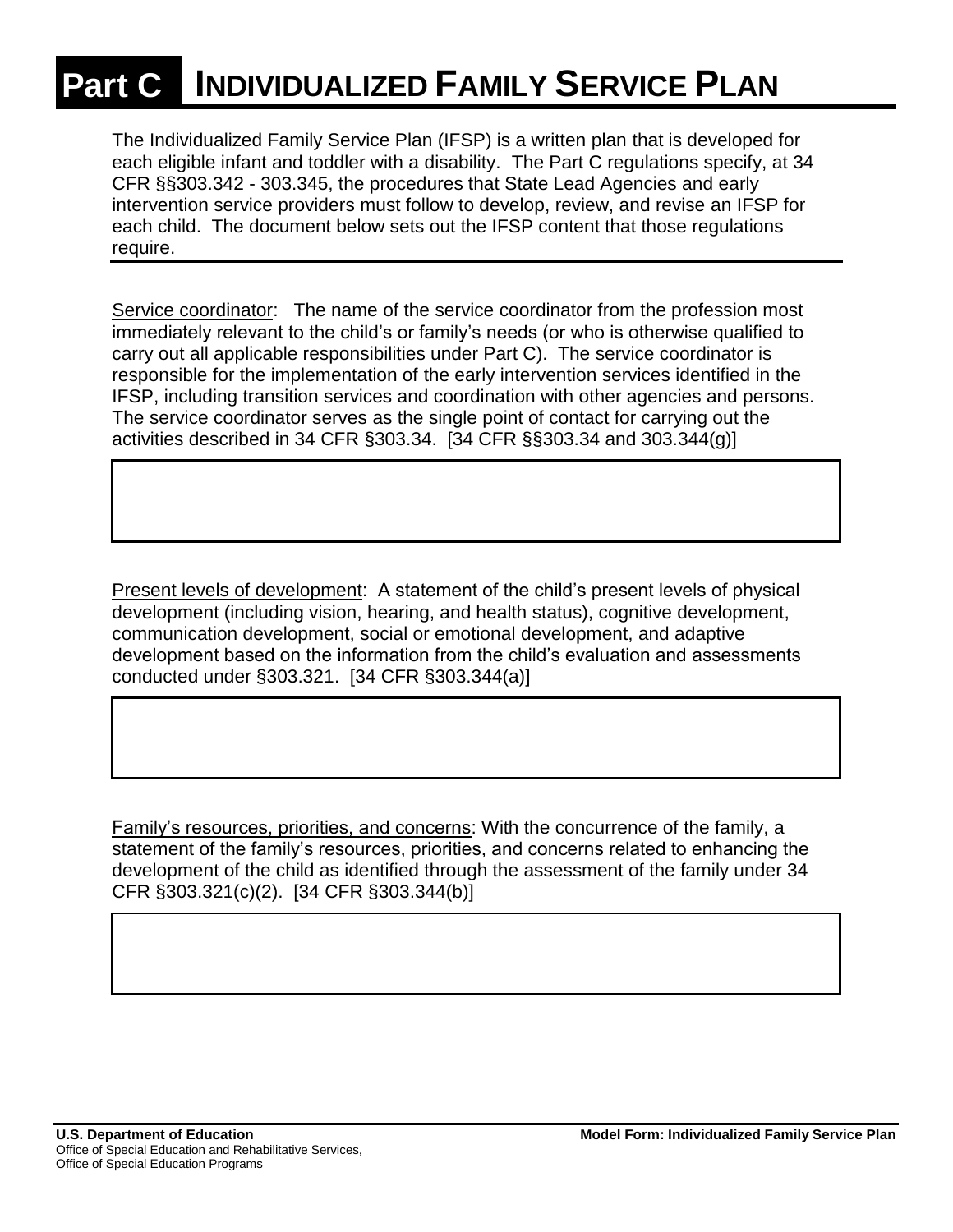Measurable results or measurable outcomes: A statement of the measurable results or measurable outcomes expected to be achieved for the child (including pre-literacy and language skills, as developmentally appropriate for the child) and family, and the criteria, procedures, and timelines used to determine:

- The degree to which progress toward achieving the results or outcomes identified in the IFSP is being made; and
- Whether modifications or revisions of the expected results or outcomes, or early intervention services identified in the ISFP, are necessary. [34 CFR §303.344(c)]

| Measurable Result or<br>Measurable Outcome<br>(including, as appropriate, pre-<br>literacy and language skills) | For Determining Progress Toward Achieving<br>Measureable Results and Measurable Outcomes,<br>and Whether Modifications or Revisions are<br>Necessary |                   |                  |  |
|-----------------------------------------------------------------------------------------------------------------|------------------------------------------------------------------------------------------------------------------------------------------------------|-------------------|------------------|--|
|                                                                                                                 | Criteria                                                                                                                                             | <b>Procedures</b> | <b>Timelines</b> |  |
|                                                                                                                 |                                                                                                                                                      |                   |                  |  |
|                                                                                                                 |                                                                                                                                                      |                   |                  |  |

| <b>IFSP Team</b><br>Meeting Date | Measurable Result or<br>Measurable Outcome | <b>Progress</b> | Modifications or<br><b>Revisions</b> |
|----------------------------------|--------------------------------------------|-----------------|--------------------------------------|
|                                  |                                            |                 |                                      |
|                                  |                                            |                 |                                      |

Early intervention services: A statement of the specific early intervention services (EIS), based on peer-reviewed research (to the extent practicable), that are necessary to meet the unique needs of the child and the family to achieve the results or outcomes identified above, including:

• The beginning date, length, duration, frequency, intensity, method of delivering, and location of the early intervention services. [34 CFR §§303.344(d)(1)(i), 303.344(d)(1)(iii), and 303.344(f)];

| Early<br>Intervention<br>Service | Beginning<br>Date | Length | Duration   Frequency | Intensity | Method<br>οf<br><b>Delivery</b> | Location |
|----------------------------------|-------------------|--------|----------------------|-----------|---------------------------------|----------|
|                                  |                   |        |                      |           |                                 |          |
|                                  |                   |        |                      |           |                                 |          |
|                                  |                   |        |                      |           |                                 |          |
|                                  |                   |        |                      |           |                                 |          |
|                                  |                   |        |                      |           |                                 |          |
|                                  |                   |        |                      |           |                                 |          |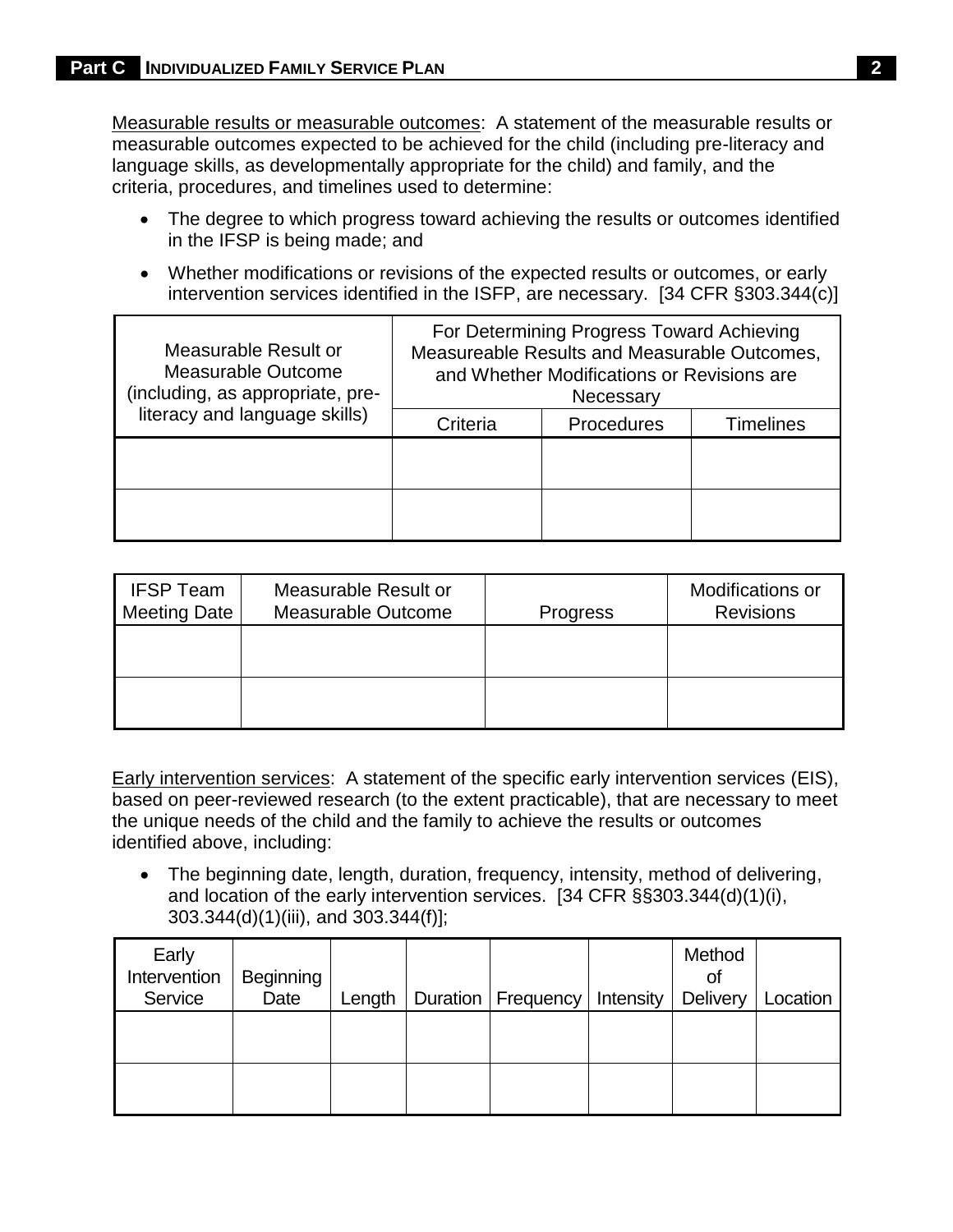Natural environment: A statement that each EIS is provided in the natural environment for that child or service to the maximum extent appropriate, or a justification as to why an early intervention service will not be provided in the natural environment, consistent with 34 CFR §§303.13(a)(8), 303.26, and 303.126. [34 CFR §§303.344(d)(1)(ii)(A) and (B)]

| Early Intervention<br>Service | Is the EIS provided in the<br>natural environment for<br>that child or service to the<br>maximum extent<br>appropriate? | If an EIS is not provided in the natural<br>environment, the justification for that<br>determination, made by the IFSP<br>team, based on the child's outcomes |
|-------------------------------|-------------------------------------------------------------------------------------------------------------------------|---------------------------------------------------------------------------------------------------------------------------------------------------------------|
|                               |                                                                                                                         |                                                                                                                                                               |
|                               |                                                                                                                         |                                                                                                                                                               |

Educational component: For children who are at least three years of age, a statement of the educational component that promotes school readiness and incorporates preliteracy, language, and numeracy skills. [34 CFR §303.344(d)(4)]

Other services: To the extent appropriate, with regard to medical and other services:

• Identification of those services that the child and family needs or is receiving through other sources, but that are neither required nor funded under Part C. [34 CFR §303.344(e)(1)]

 If those services are not currently being provided, a description of the steps the service coordinator or family may take to assist the child and family in securing those other services. [34 CFR §303.344(e)(2)]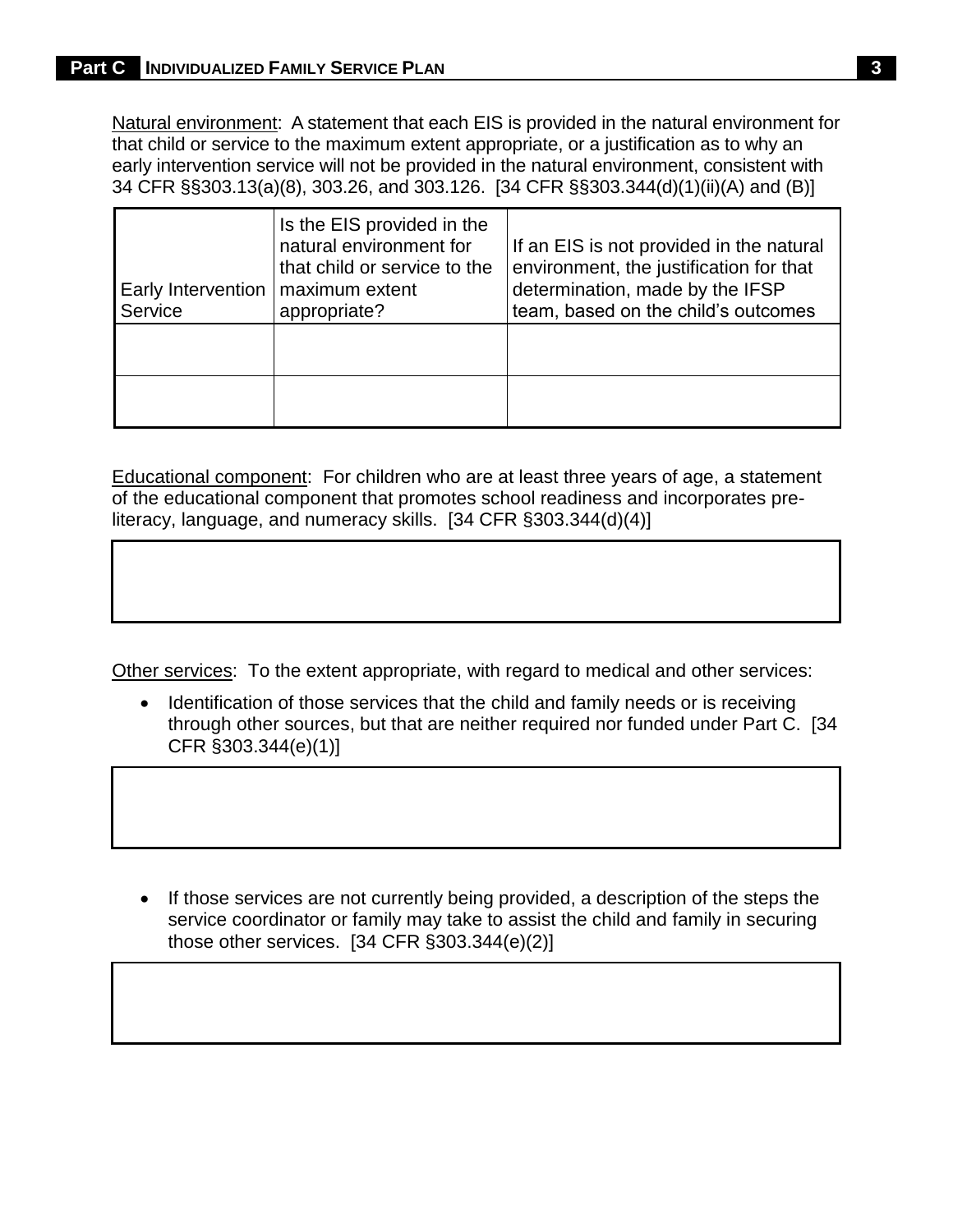Payment Arrangements: Payment Arrangements, and identification of potential funding sources. [34 CFR §§303.34(b)(9) and 303.344(d)(1)(iv)]

| <b>Early Intervention Service</b> | <b>Payment Arrangements</b><br>(Identify potential funding sources) |
|-----------------------------------|---------------------------------------------------------------------|
|                                   |                                                                     |
|                                   |                                                                     |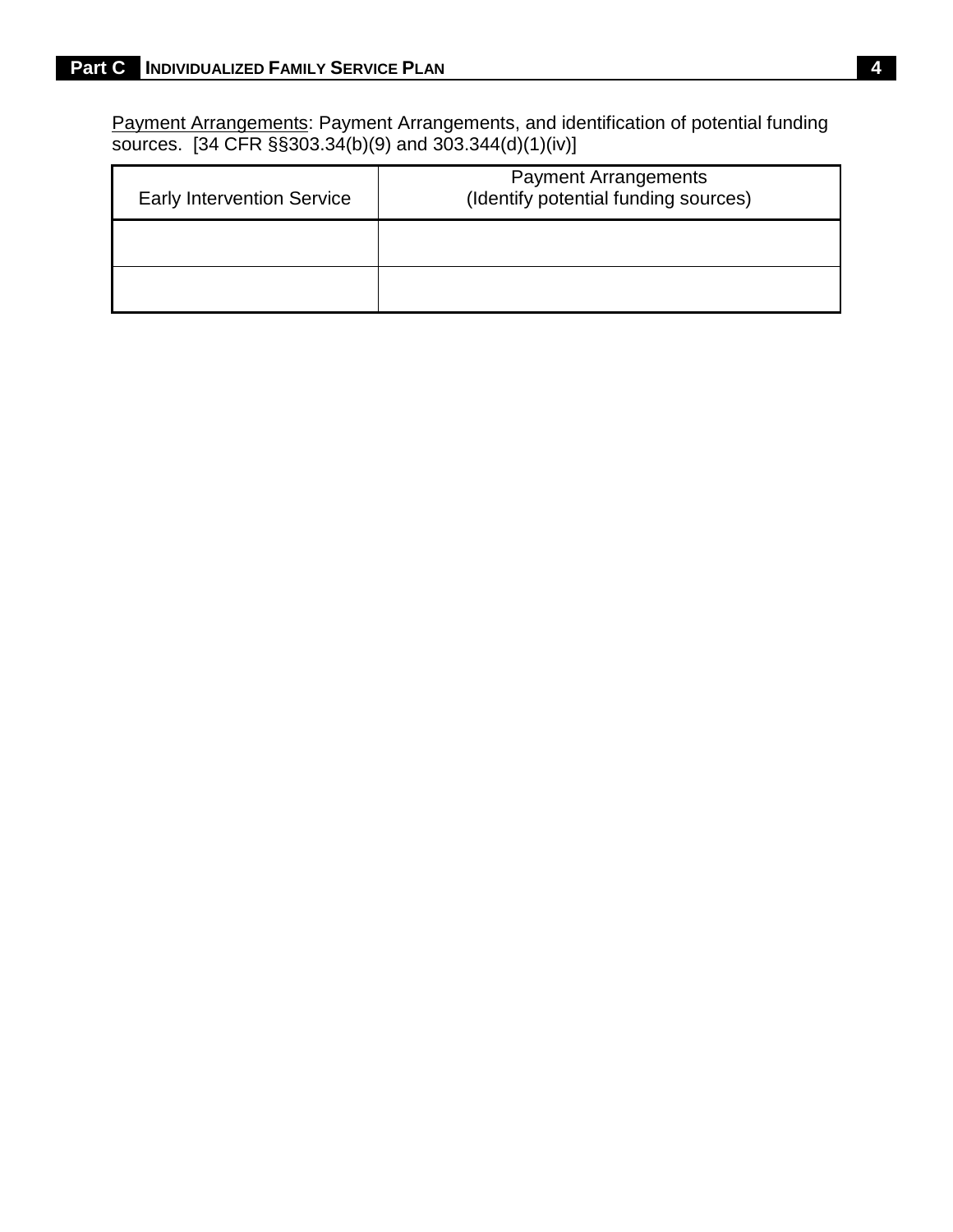## **TRANSITION FROM PART C SERVICES**

Not fewer than 90 days, and, at the discretion of all parties (including the parent), not more than 9 months before the toddler's third birthday, the IFSP must also set out a transition plan, including the steps and services to be taken to support the smooth transition of the toddler with a disability at age three, or as the child exits the program, in accordance with 34 CFR §§303.209 and 303.211(b)(6). [34 CFR §§303.209(d)(2) and 303.344(h)(1)] The family of the toddler must be included in the development of the transition plan. [34 CFR §§303.209(d)(1)(ii)] The IFSP transition content must include:

- Transition services: Identification of transition services and other activities that the IFSP team determines are necessary to support the transition of the child. [34 CFR §§303.209(d)(3)(ii) and 303.344(h)(2)(iv)]
- Transition steps:
	- o Discussions with, and training of, parents, as appropriate, regarding future placements and other matters related to the child's transition. [34 CFR §303.344(h)(2)(i)]
	- $\circ$  Procedures to prepare the child for a change in service delivery, including steps to help the child adjust to, and function in, a new setting, and to exit from the Part C program. [34 CFR §§303.209(d)(3)(i) and 303.344(h)(2)(ii)]